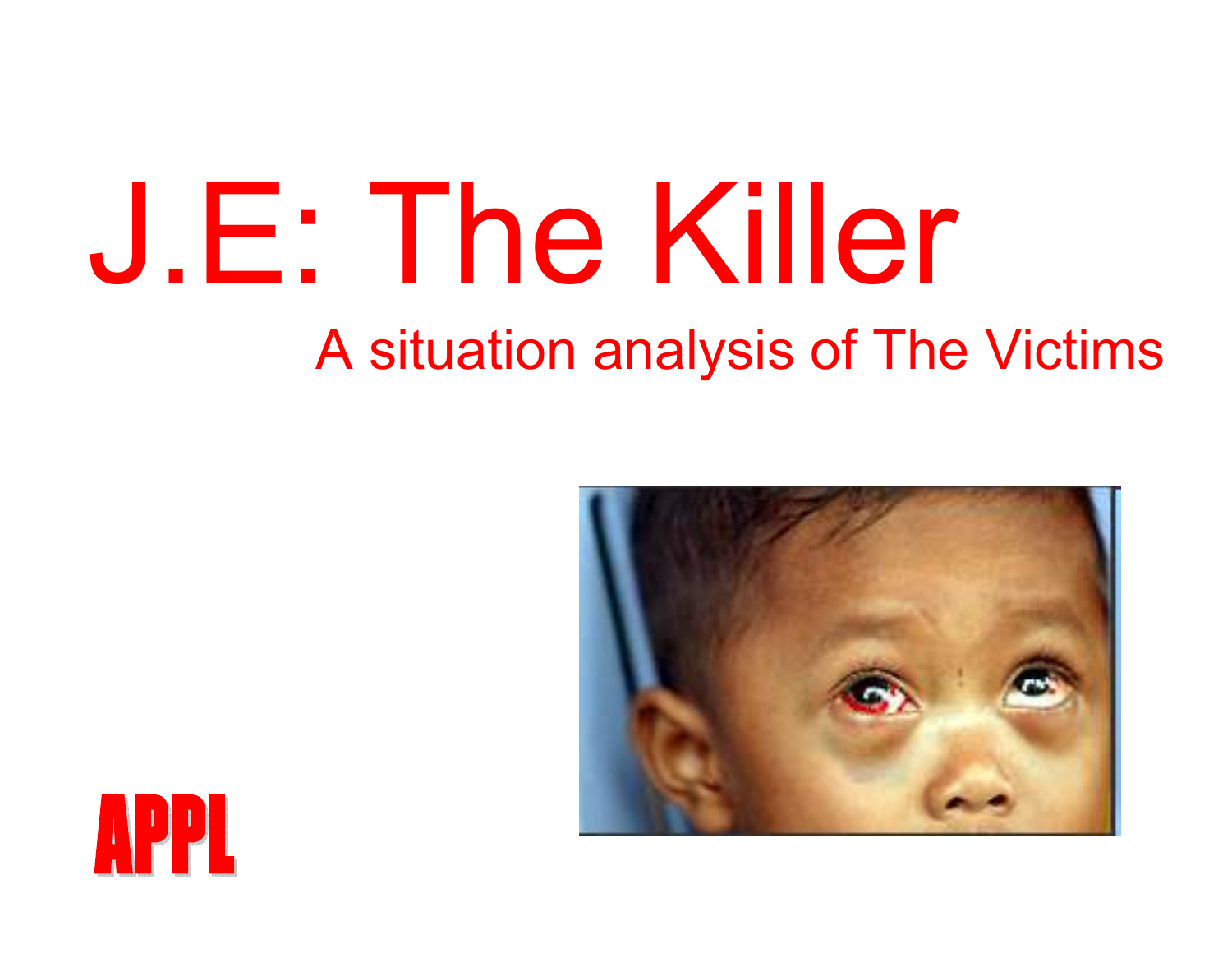#### About the survey...

- This survey was conducted on pilot basis
- We have studied 21 cases in two commissionaires of eastern •U.P.
- We had tried to reach about 27 cases but un fortunately due to wrong address we could not found 6 cases
- All cases was taken randomly from the list of Govt. officials which was 68 up to last week of September 2008
- $\bullet$ This is a questioner based survey
- We also documented some testimonies visually
- All the charts was based on our surveyed cases



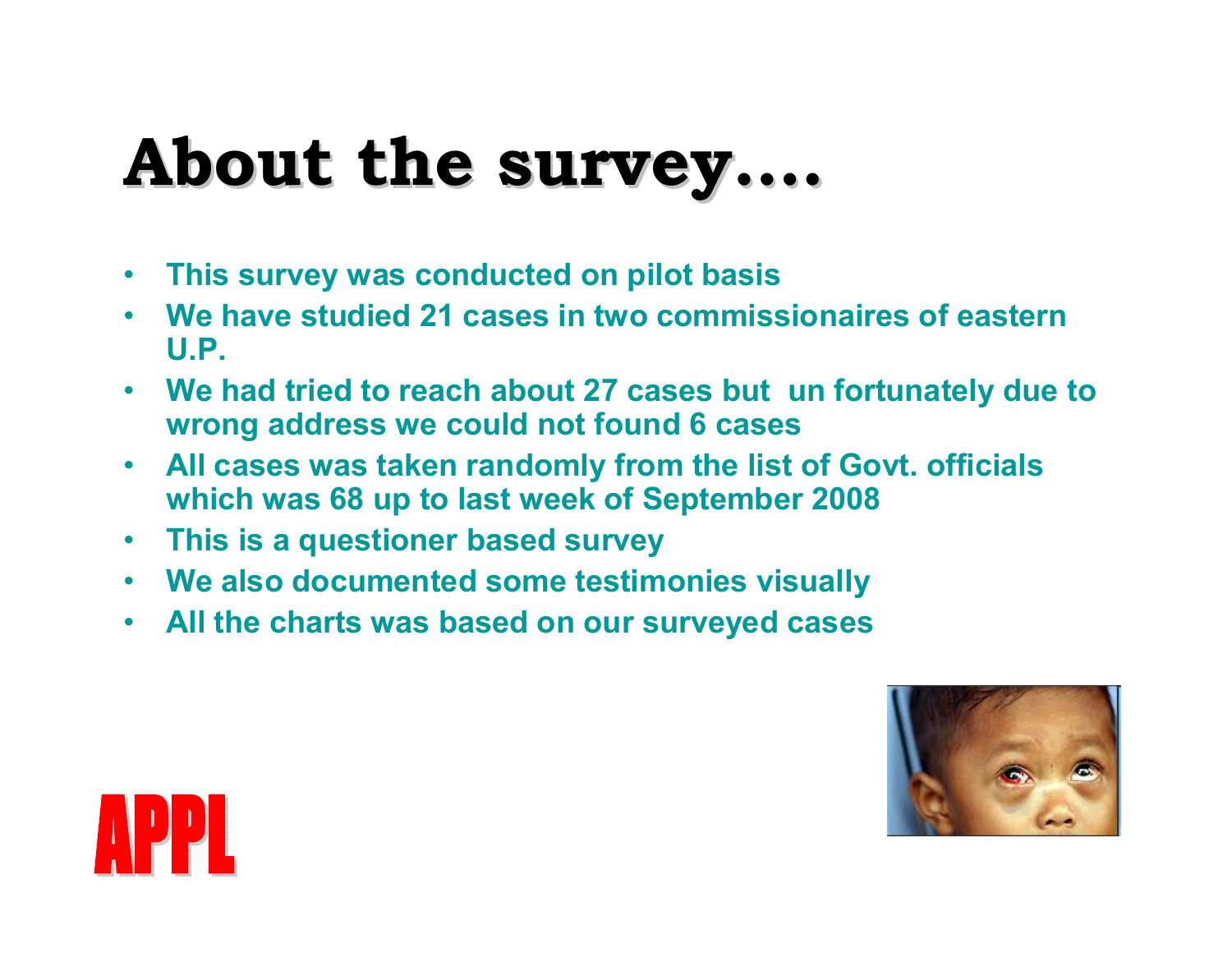#### The most vulnerable age group is 6 to 10 yr



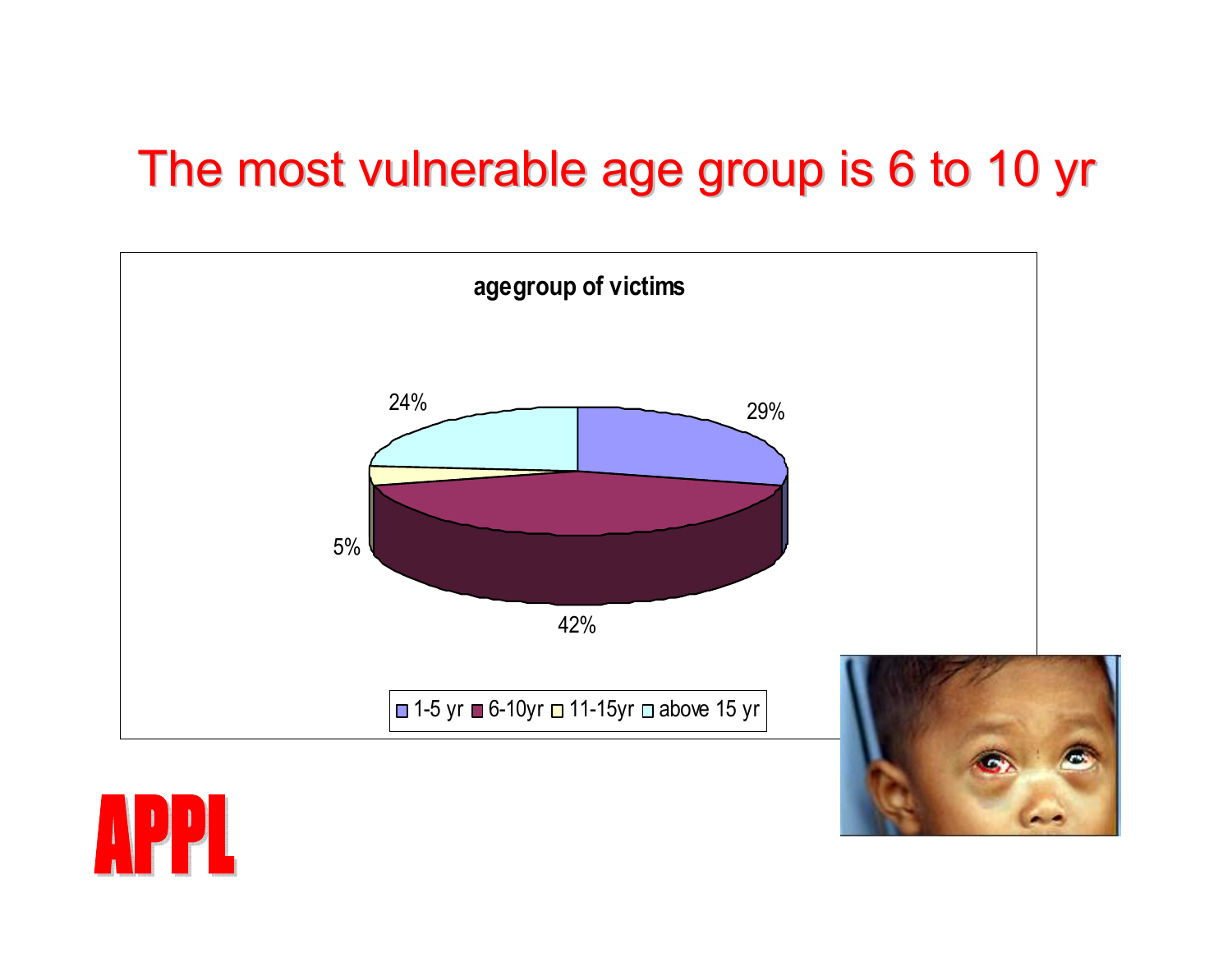#### Death rate in victims is very high Residue of the disease is about 57%





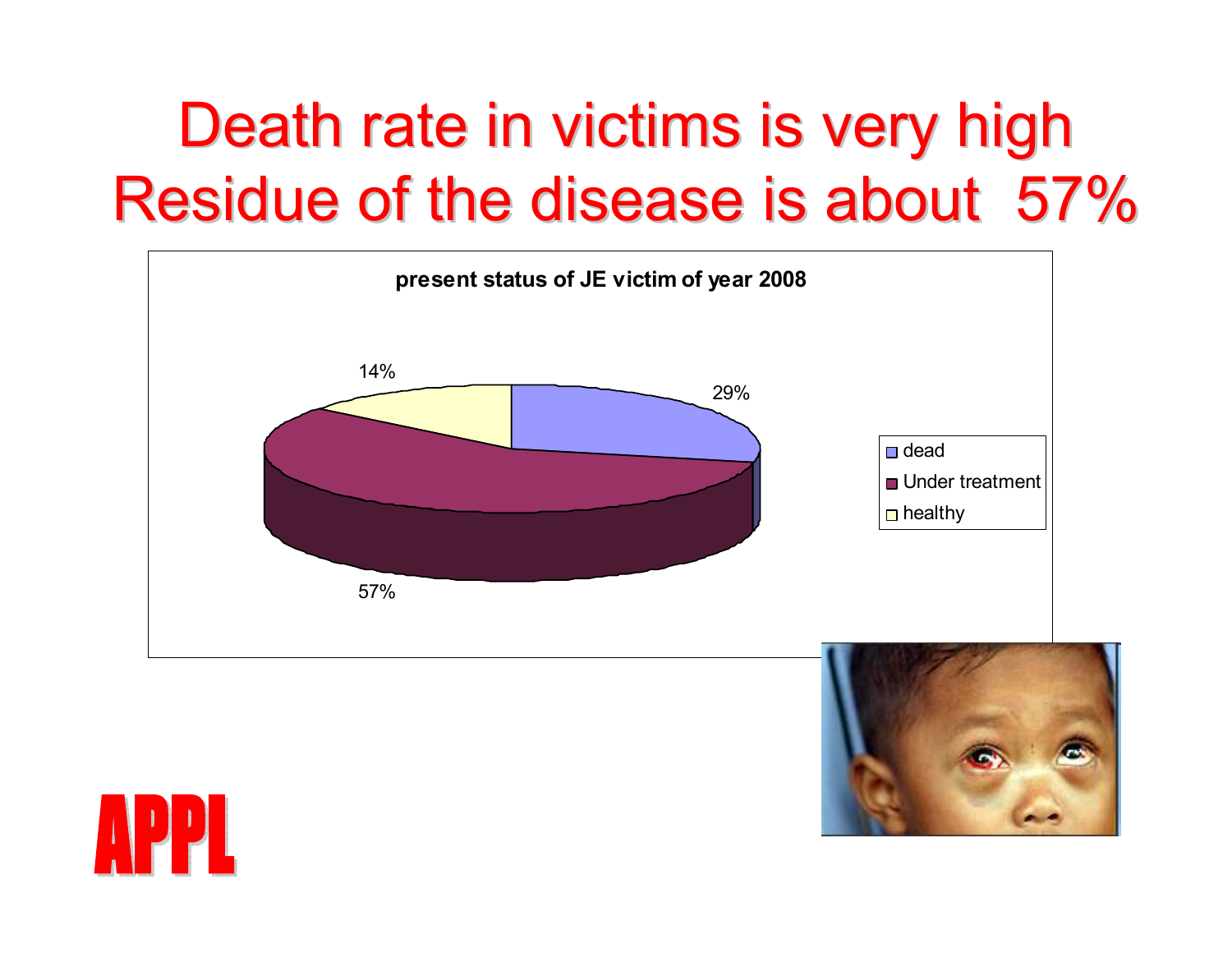#### Facts says that the status of vaccination is very poor



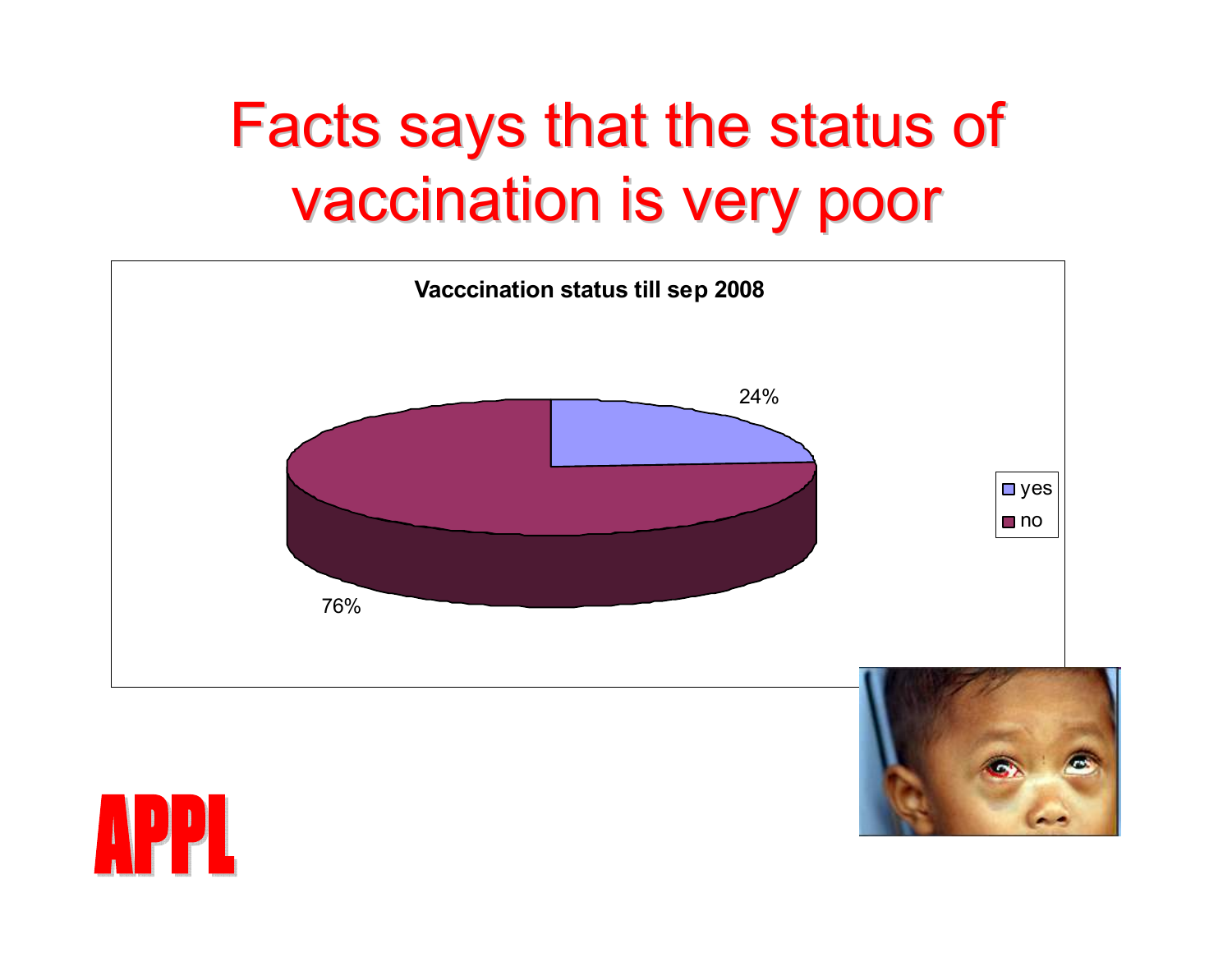### Fogging to control vectors has not being done properly



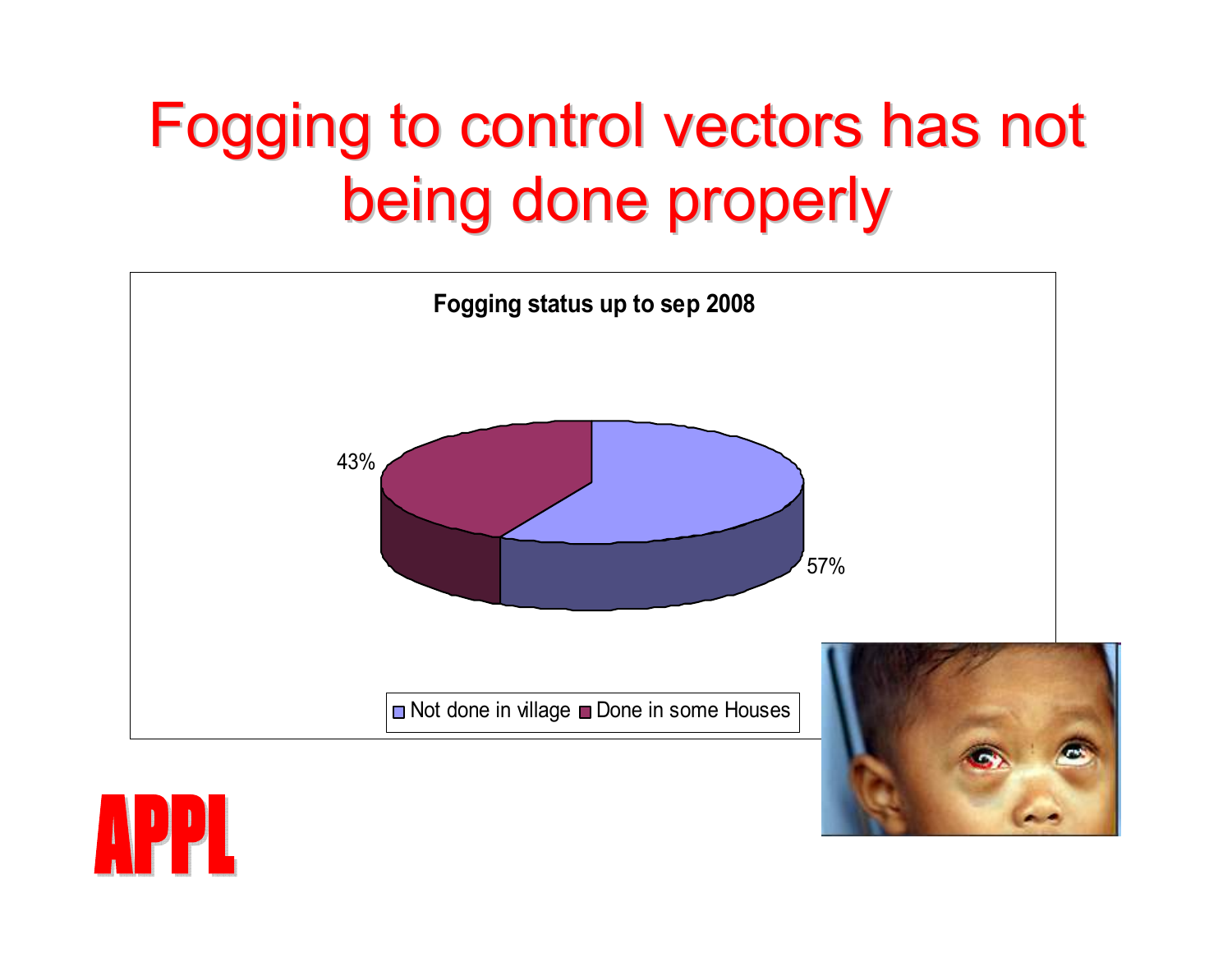#### There is a need to enhance the capacity of "Swasthya Mitras" as distance of health institutions is problematic



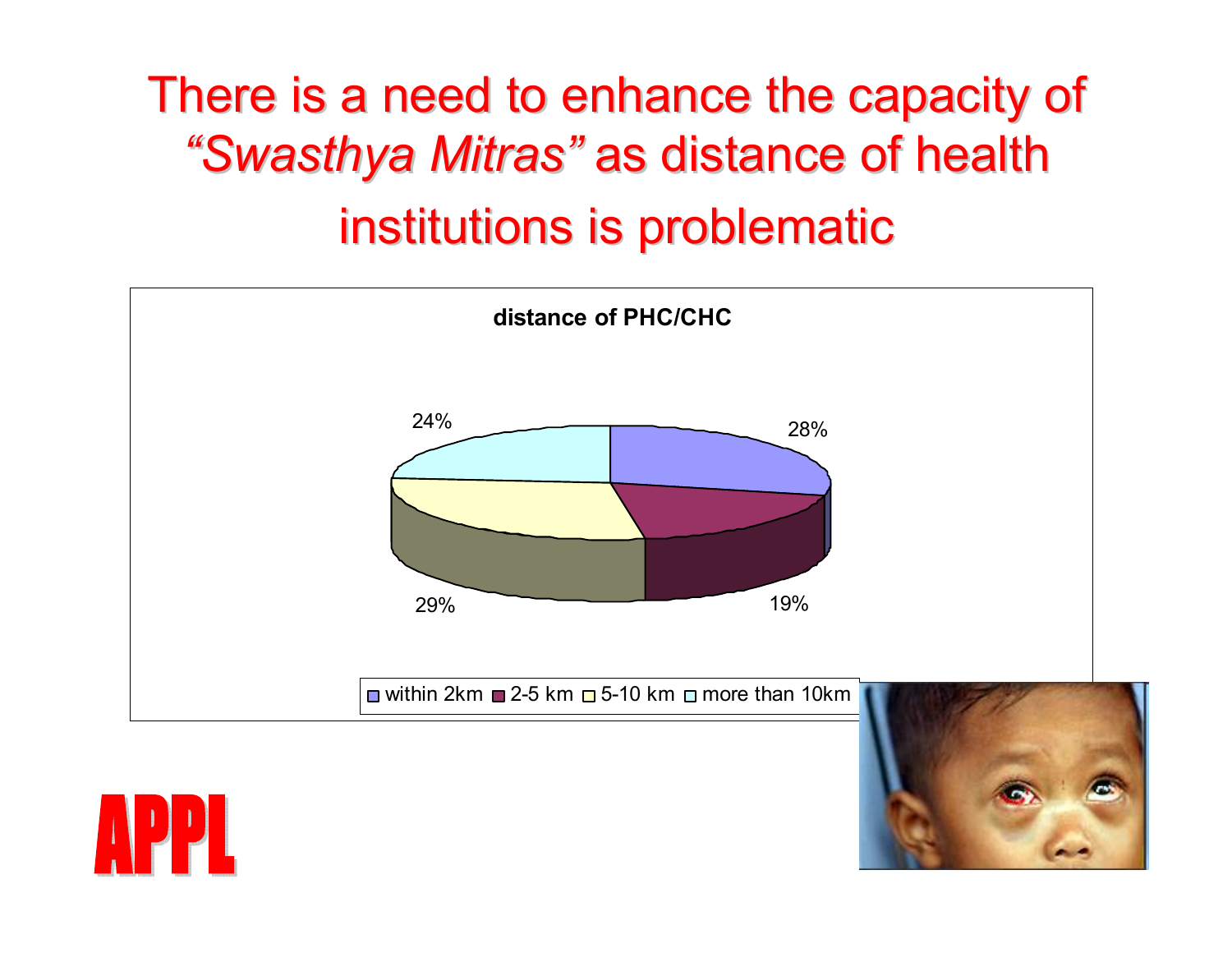### 33% of the victims are living near stagnant water body





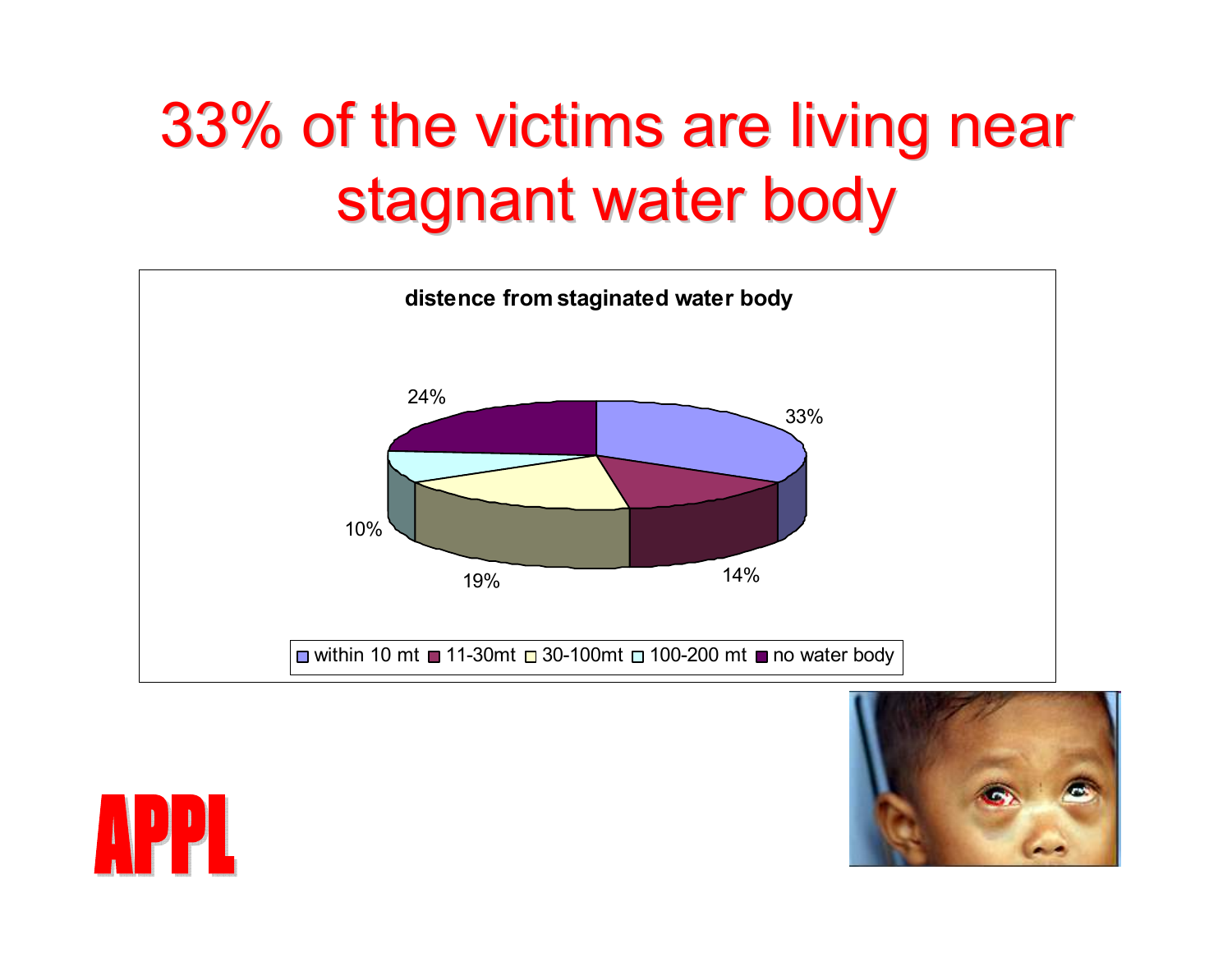### 84% people in surveyed area are drinking first strata water

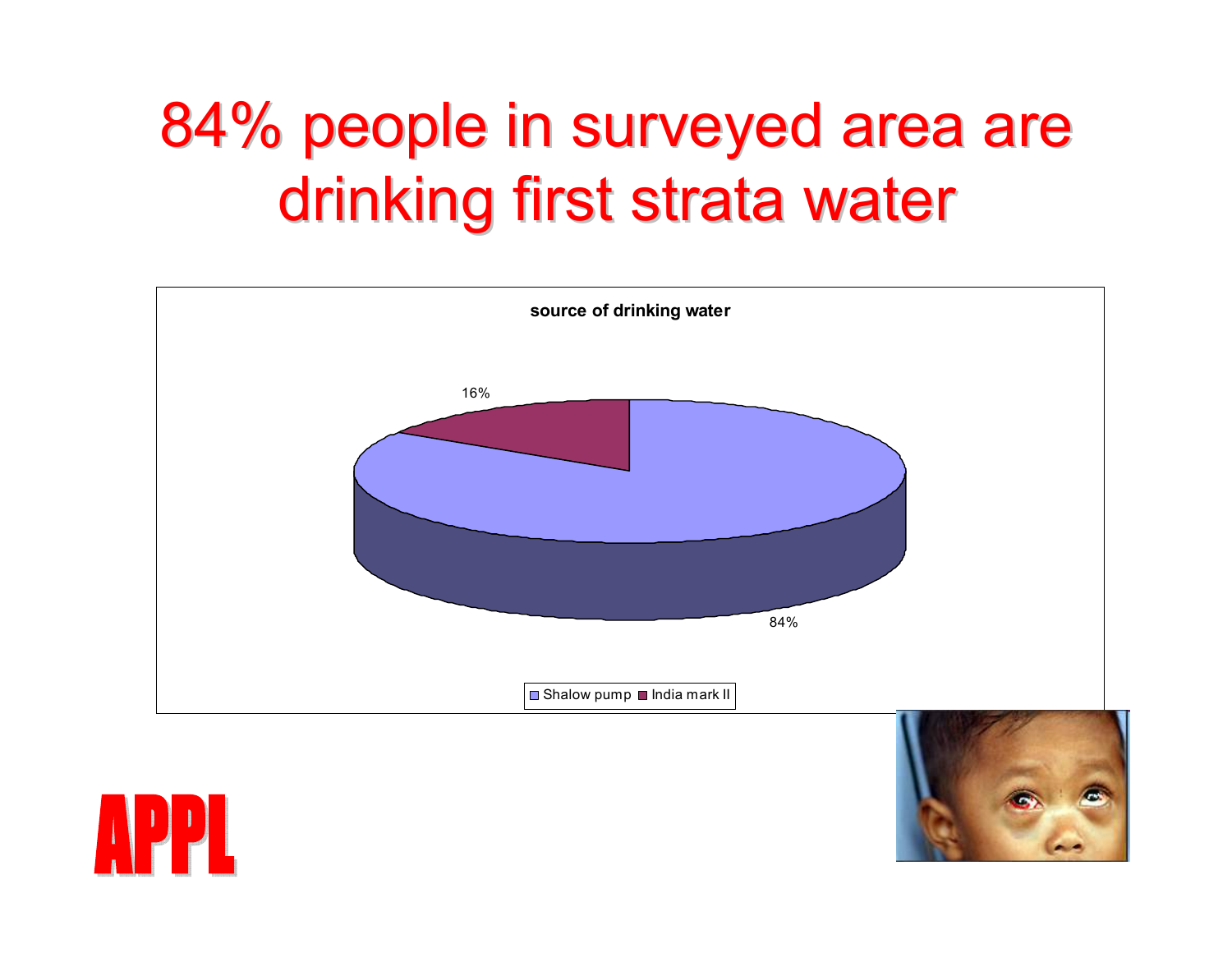#### People living in Pucca House are more vulnerable



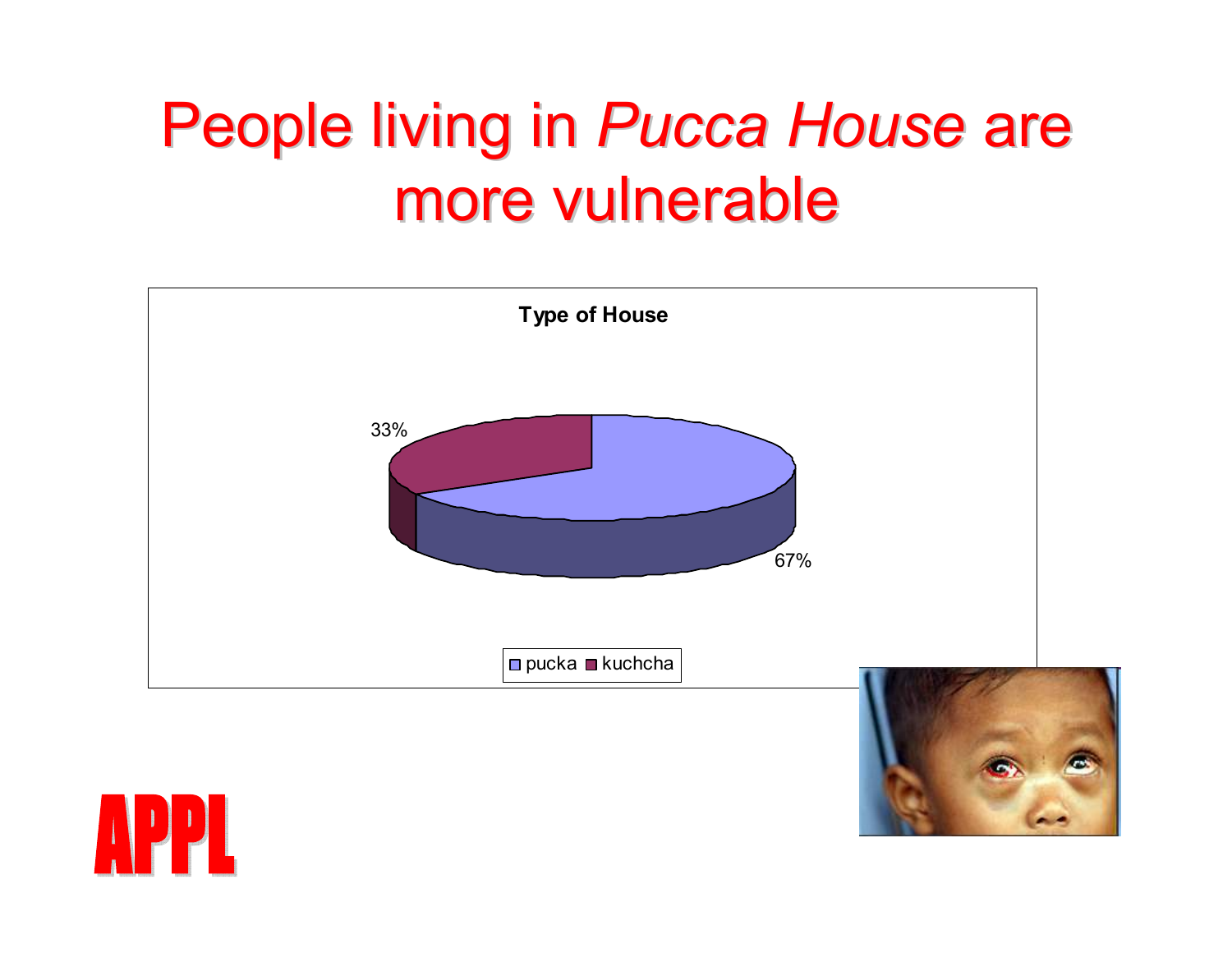## Approximately 60% victims were living near piggery





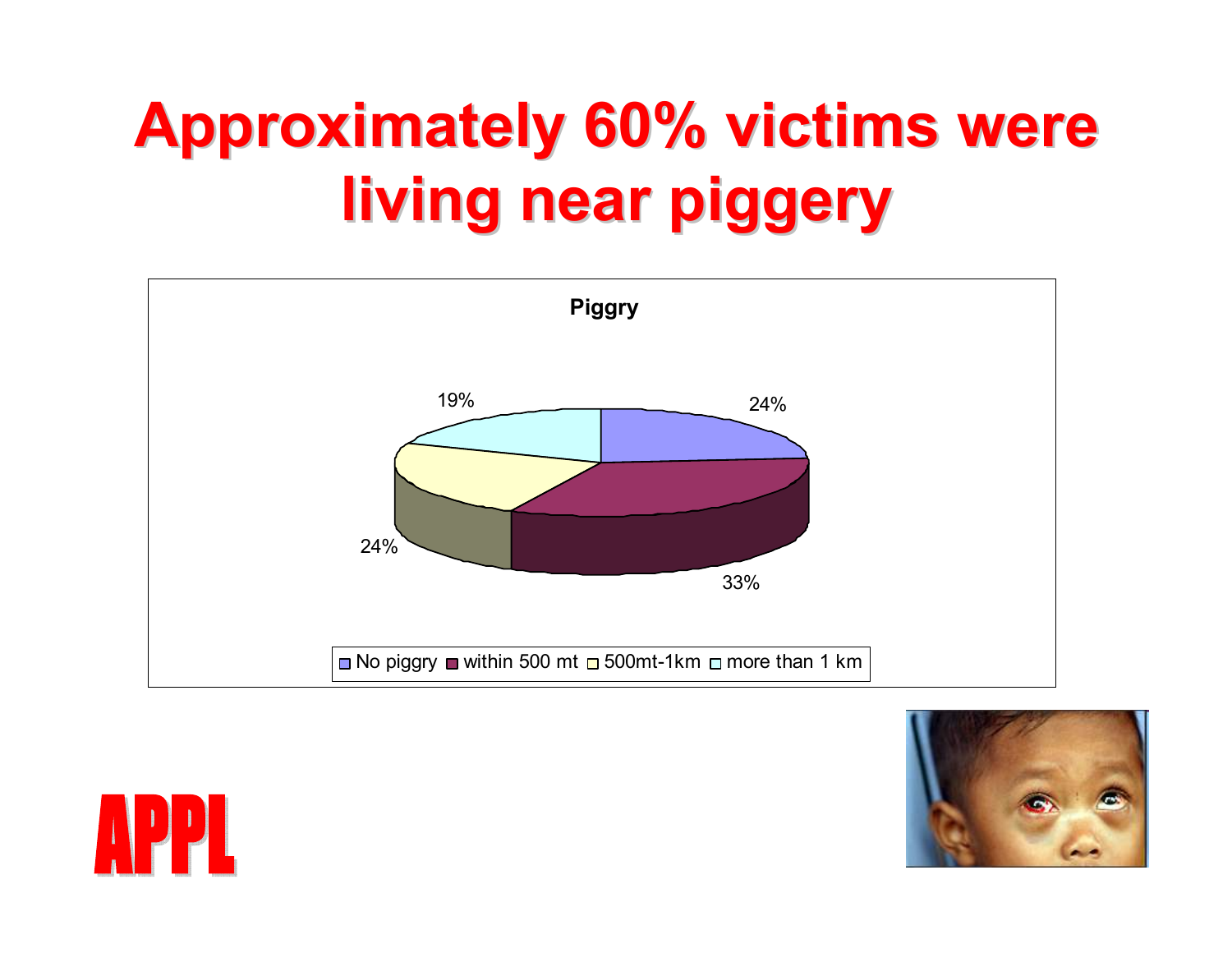### In spite of focused initiatives, the Awareness status is very poor